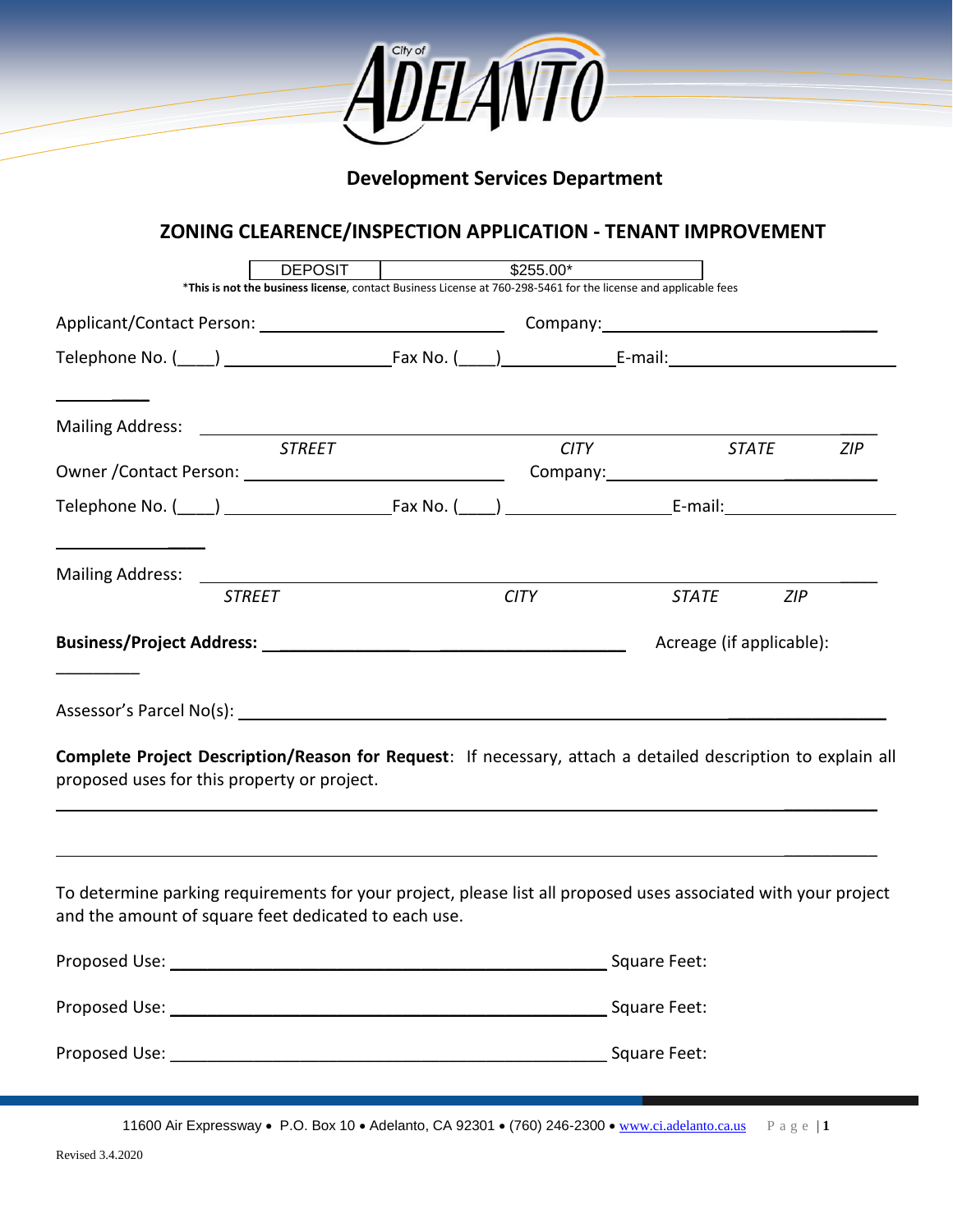## HAZARDOUS WASTE SITE CERTIFICATION (Required pursuant to Section §65962.5 (f) of the California Government Code)

The applicant/owner hereby certifies that they have consulted the list of hazardous waste sites for the City of Adelanto, dated \_\_\_\_ **(***must be filled in***)**, and the project **is/is not (***circle one***)** located on a site included on the list of hazardous waste sites for the City of Adelanto.

- **Air Quality/Hazardous Materials Certification:** (Required pursuant to Section §65850.2 of the California Government Code)
- 1. The applicant/owner herby certifies that the project **will/will not (***circle one***)** need to comply with the requirements for a permit for construction or modification from the Mojave Desert Air Quality Management District, 14306 Park Avenue, Victorville, CA 92392, (760) 245-1661.
- 2. The applicant/owner hereby certifies that the project **will/will not (***circle one***)** have more than a threshold quantity of a regulated substance, or will contain a source or modified source of hazardous air emissions. Please attach a list of any regulated substances and quantities anticipated, if applicable. (Note: Any quantity of hazardous waste or handling or storage of any quantity of acutely hazardous materials requires filing of a Management Plan and a permit from County Environmental health Services. A Management Plan and permit is also required for other hazardous materials if more than the threshold quantities are present, which are typically either 55 gallons of liquid, 200 cubic feet of pressurized gases, or a weight of 500 pounds.)
- 3. Describe any use, storage, or discharge of hazardous and/or toxic materials in the known history of this property. Please list the materials and dates, if known.
- 4. The project **is/is not (circle one)** located within one-quarter (1/4) mile of a school.

**NOTE:** Plan review, permits, and inspections are also required from Engineering and Building and Safety prior to occupancy of the proposed project or business license.

## Please **initial** the following information indicating your understanding of them:

This application is for Planning Department Approval ONLY. Other department approval is required; please inquire with the Business License Department for separate approvals.

Planning Department review for the Business License will take approximately one (1) to two (2) weeks, however it may take longer to process.

A site plan and/or current pictures of the site may be required.

\_\_ Signage requires a separate application through the Planning Department for review and approval.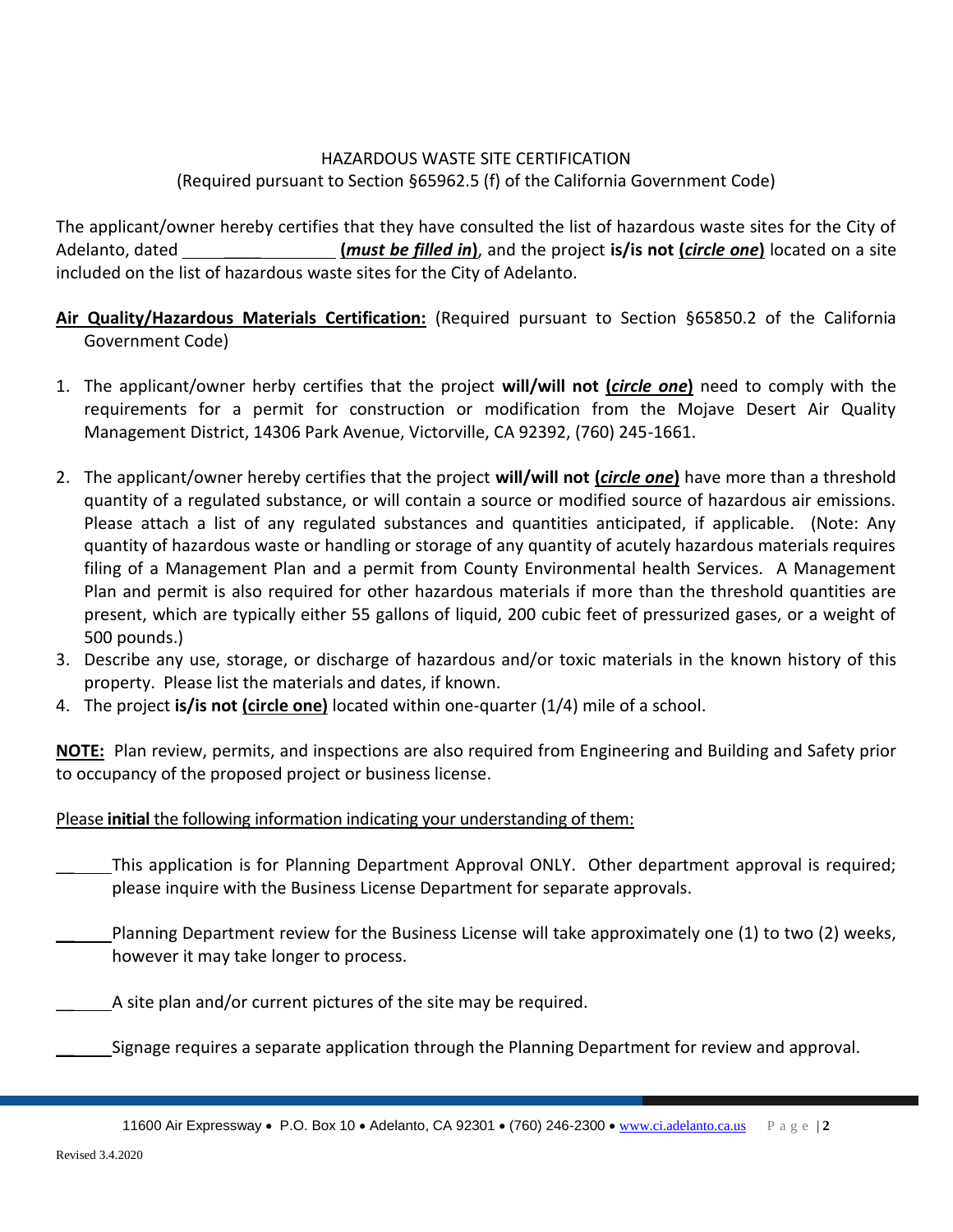\_\_ I understand the information regarding deposits for processing costs.

**Certification:** I hereby certify that I understand the information regarding deposits for processing costs, information, and requirements referenced in this application and that the information furnished above and in any attached exhibits is true and correct. The property owner further certifies that they are the legal owner of the property and consent to the application.

| Applicant's Signature           | <b>Date</b>                            |                     | Property Owner's signature                                                                                    | Date |  |
|---------------------------------|----------------------------------------|---------------------|---------------------------------------------------------------------------------------------------------------|------|--|
| <b>Applicant's Printed Name</b> |                                        |                     | Property Owner's Printed Name                                                                                 |      |  |
|                                 |                                        | For Office Use Only |                                                                                                               |      |  |
|                                 |                                        |                     |                                                                                                               |      |  |
|                                 |                                        |                     | Specific Plan Designation (if applicable) _____________________________Consistent ___________________________ |      |  |
|                                 |                                        |                     |                                                                                                               |      |  |
|                                 |                                        |                     |                                                                                                               |      |  |
|                                 |                                        |                     |                                                                                                               |      |  |
|                                 |                                        |                     |                                                                                                               |      |  |
|                                 |                                        |                     | Architectural Compatibility: Roofing Material ______Eaves ______________________Colors _____________          |      |  |
|                                 |                                        |                     |                                                                                                               |      |  |
|                                 |                                        |                     |                                                                                                               |      |  |
|                                 |                                        |                     | Environmental Considerations: CEQA Exemption ___________________________________                              |      |  |
|                                 | <b>Additional Comments/Conditions:</b> |                     |                                                                                                               |      |  |

\_\_\_\_\_\_\_\_\_\_\_\_\_\_\_\_\_\_\_\_\_\_\_\_\_\_\_\_\_\_\_\_\_\_\_\_\_\_\_\_\_\_\_\_\_\_\_\_\_\_\_\_\_\_\_\_\_\_\_\_\_\_\_\_\_\_\_\_\_\_\_\_\_\_\_\_\_\_\_\_\_\_\_\_\_\_\_\_\_\_